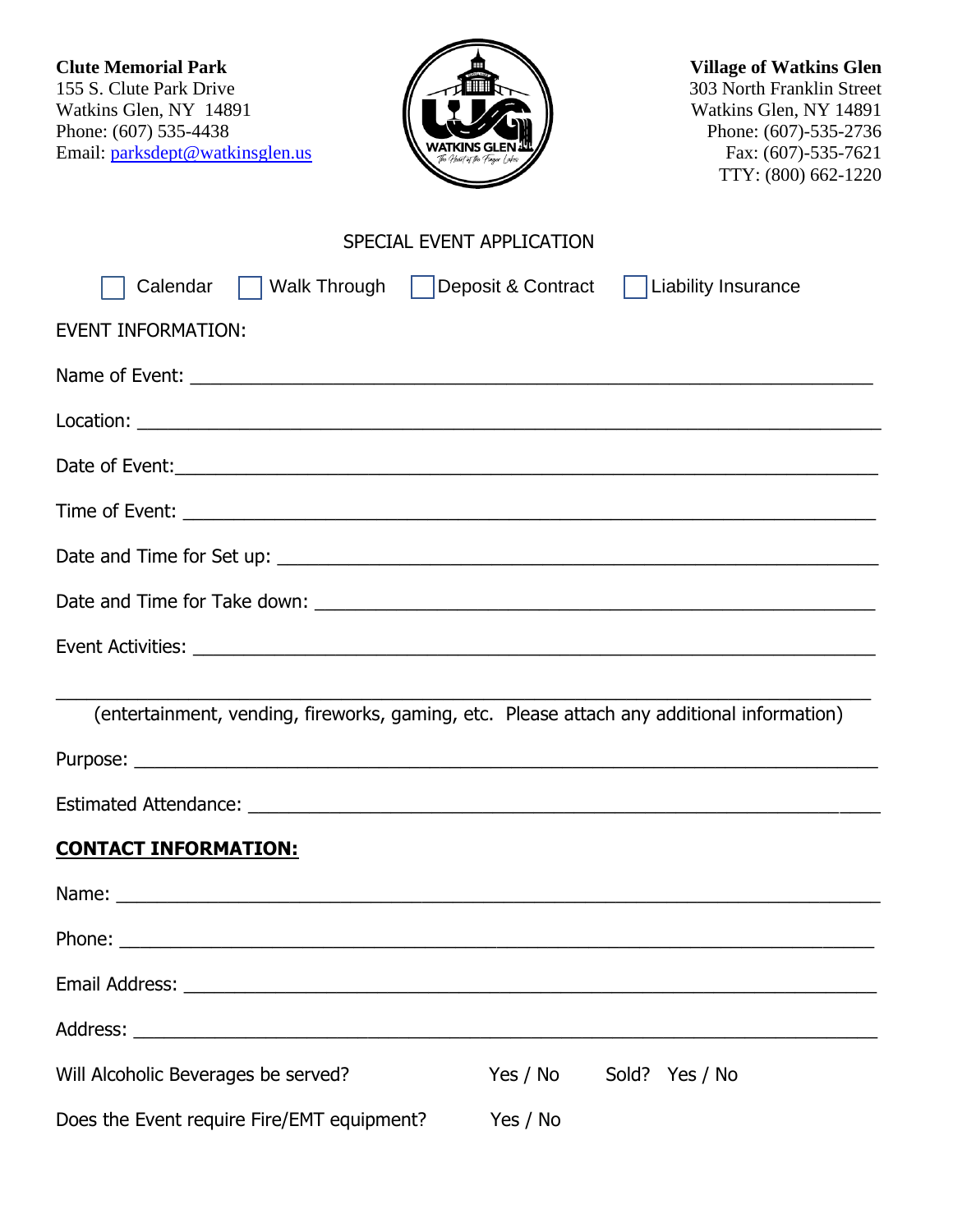# SPECIAL EQUIPMENT/ SERVICES REQUESTED:

|                        | <b>Item</b>        | Quantity | <b>Details</b> – locations, types, sizes, etc. |  |
|------------------------|--------------------|----------|------------------------------------------------|--|
| Police:                |                    |          |                                                |  |
| Traffic control        |                    |          |                                                |  |
| <b>Street Closings</b> |                    |          |                                                |  |
|                        | Security (company) |          |                                                |  |

#### Streets:

| Barricades    |  |
|---------------|--|
| Stop signs    |  |
| Traffic cones |  |

#### Water:

| Wate<br>test<br>.<br>$  -$ |  |  |
|----------------------------|--|--|
|                            |  |  |

#### Sewer:

| Port-a-johns   |  |
|----------------|--|
| Grease barrels |  |

## Electric:

| Power<br>needs      |  |
|---------------------|--|
| Additional<br>power |  |

## Fire/ EMS:

| -----------             |  |
|-------------------------|--|
| Fire-fighting equipment |  |
| First aid needs         |  |

## Codes:

| Tents -(sizes, certified, stakes<br>covered) |  |
|----------------------------------------------|--|
| Access - crowd movement                      |  |

## Parks:

| Trash cans    |  |
|---------------|--|
| Trash removal |  |
| Parking       |  |

### NYS DOT: Road Closure

For Village use only

#### DEPARTMENTS CONTACTED AND APPROVED:

| Board of Trustees | Village Office | Parks | Electric |
|-------------------|----------------|-------|----------|
| <b>Streets</b>    | Police         | Water | Fire     |
| Sewer             | <b>EMS</b>     | Codes |          |